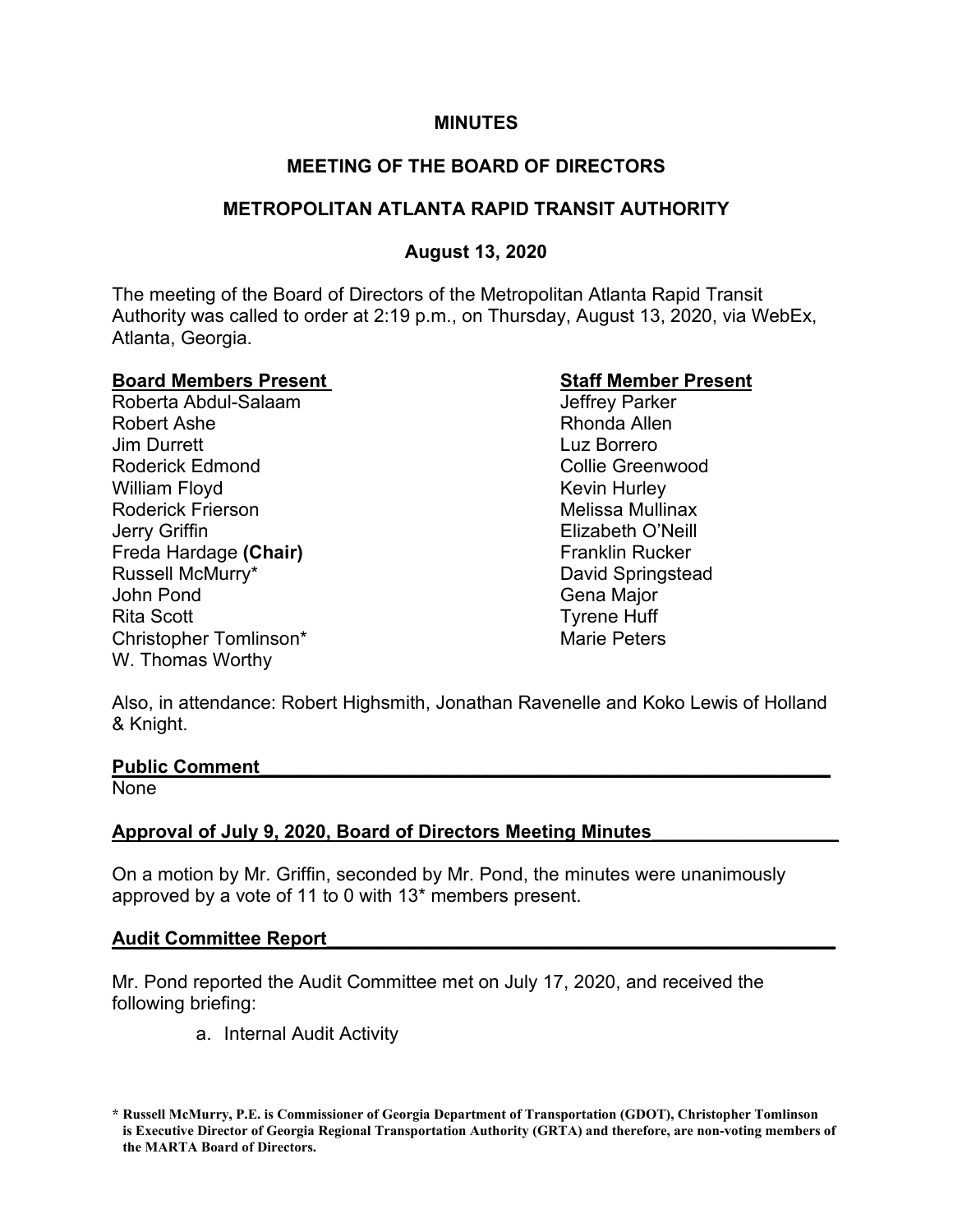## **External Relations Committee Report\_\_\_\_\_\_\_\_\_\_\_\_\_\_\_\_\_\_\_\_\_\_\_\_\_\_\_\_\_\_\_\_\_\_\_\_\_\_**

Mr. Ashe reported the External Relations Committee met on July 23, 2020 and received the following briefings:

- a. MARTA's Film Policy
- b. Media Impressions Update
- c. 2020 Legislative Wrap-up

## **Planning and Capital Programs Committee\_\_\_\_\_\_\_\_\_\_\_\_\_\_\_\_\_\_\_\_\_\_\_\_\_\_\_\_\_\_\_\_\_**

Dr. Edmond reported the Planning & Capital Programs Committee met on July 30, 2020, and approved the following resolutions:

- 4a. Resolution Authorizing the Award of a Single Source Contract for the Procurement of Needlepoint Bipolar Ionization - GPS Devices, RFP P47269
- 4b. Resolution Authorizing the Approval to Execute a Memo of Understanding (MOU) With the City of Forest Park Related to the Acquisition of Property for the New Clayton County Multi-Purpose Operations and Maintenance Facility
- 4c. Resolution Authorizing the Execution of an Amendment to King Memorial Transit Oriented Development (TOD) Ground Lease
- 4d. Resolution Authorizing the Approval to Enter into Negotiations with Portman Holdings, LLC for Development of Parcel D3044 at North Avenue Station, RFP P43033

On a motion by Dr. Edmond, seconded by Mr. Griffin, resolutions '4a, 4b, 4c and 4d' were unanimously passed by a vote of 11 to 0 with 13\* members present.

The Committee received the following briefing:

a. Planning Projects Update

### **Operations and Safety Committee Report**

Mr. Griffin reported the Operations and Safety Committee met on July 30, 2020, and received the following briefing:

a. Quality Management System Certification (QMS)